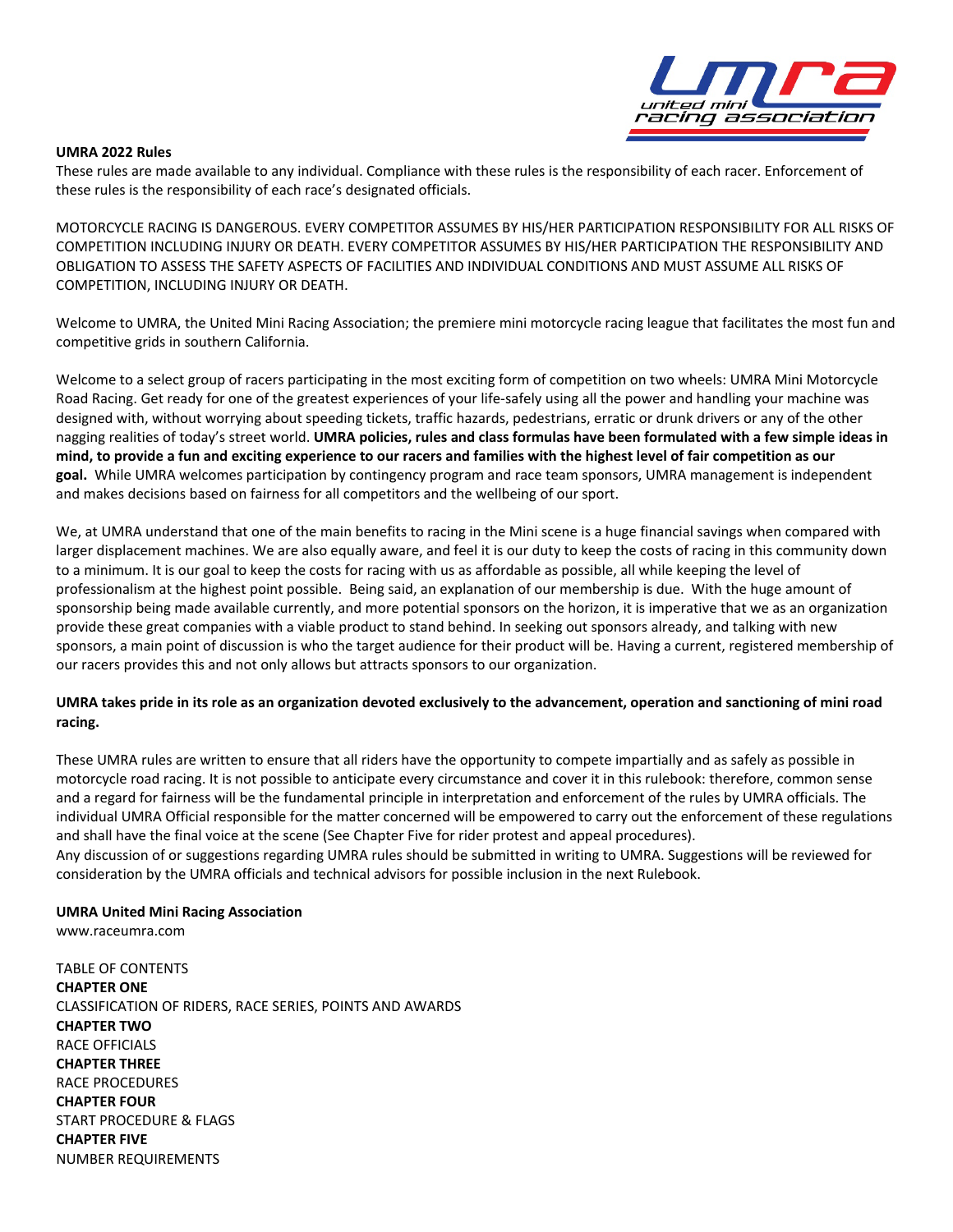# **CHAPTER SIX**

RIDER and CREW REQUIREMENTS **CHAPTER SEVEN** TECHNICAL INSPECTION and GENERAL MACHINE REQUIREMENTS **CHAPTER EIGHT**

COMPETITION CATEGORIES

### **CHAPTER NINE**

ENDURANCE SERIES (this section will be updated as soon as possible)

### **CHAPTER ONE**

# **CLASSIFICATION OF RIDERS, RACE SERIES, POINTS AND AWARDS**

Depending on class, riders may be assigned a Novice or Expert status, based on evaluation by UMRA staff.

Points earned at all Sprint Events count toward the championship points for each individual class. Due to the variety of bikes that participate in UMRA events, there are no overall championship points. Points, for each class, will be awarded using the following table:

1st - 20 2nd - 17 3rd - 15 4th - 13 5th - 11 6th - 10 7th - 9 8th - 8 9th - 7 10th - 6 11th - 5 12th - 4 13th - 3 14th - 2  $15th - 1$ 

Only riders completing a minimum of 75% of a sprint race and taking the checkered flag at the start/finish line under power on the racetrack or pit lane will be awarded points.

### **CHAPTER TWO RACE OFFICIALS**

- 1. The race director shall be in overall charge at any race meet. The duties and responsibilities of the race director include but are not limited to, course preparation and safety; supervising corner workers and start finish Marshall; rulings on protests; determining punishments for rule violations, starting from warnings, to lap penalties, up to but not limited to disqualification of riders and or motorcycles who/which fail to meet the safety/class requirements
- 2. At each event, because of the fact that our race director will/can also be a competitor in said event, a secondary race director will be at the race meet ready to take over full responsibility of race direction should anything happen that would interfere with the judgment of declared race director. Examples that would result in turning over race direction duties include but are not limited to, crashing in race, affecting another competitor; or assessing penalties of a protest that involve the race director directly.

### RULE CREATION AND MODIFICATION

3. Rule creation and changes to existing rules will take place when there is a need in the organization due to either safety concerns, member/racer feedback, or in effort to build, create, and sustain competition. Submit requests in writing. Member feedback will be the main consideration in creation or modification to a rule.

# **CHAPTER THREE**

#### **RACE PROCEDURES**

The Race Director may at any time revoke the racing privileges of any racer for acting improperly, being abusive, fighting, disobeying instructions or doing anything else to disrupt orderly procedures or affecting overall race operations or safety.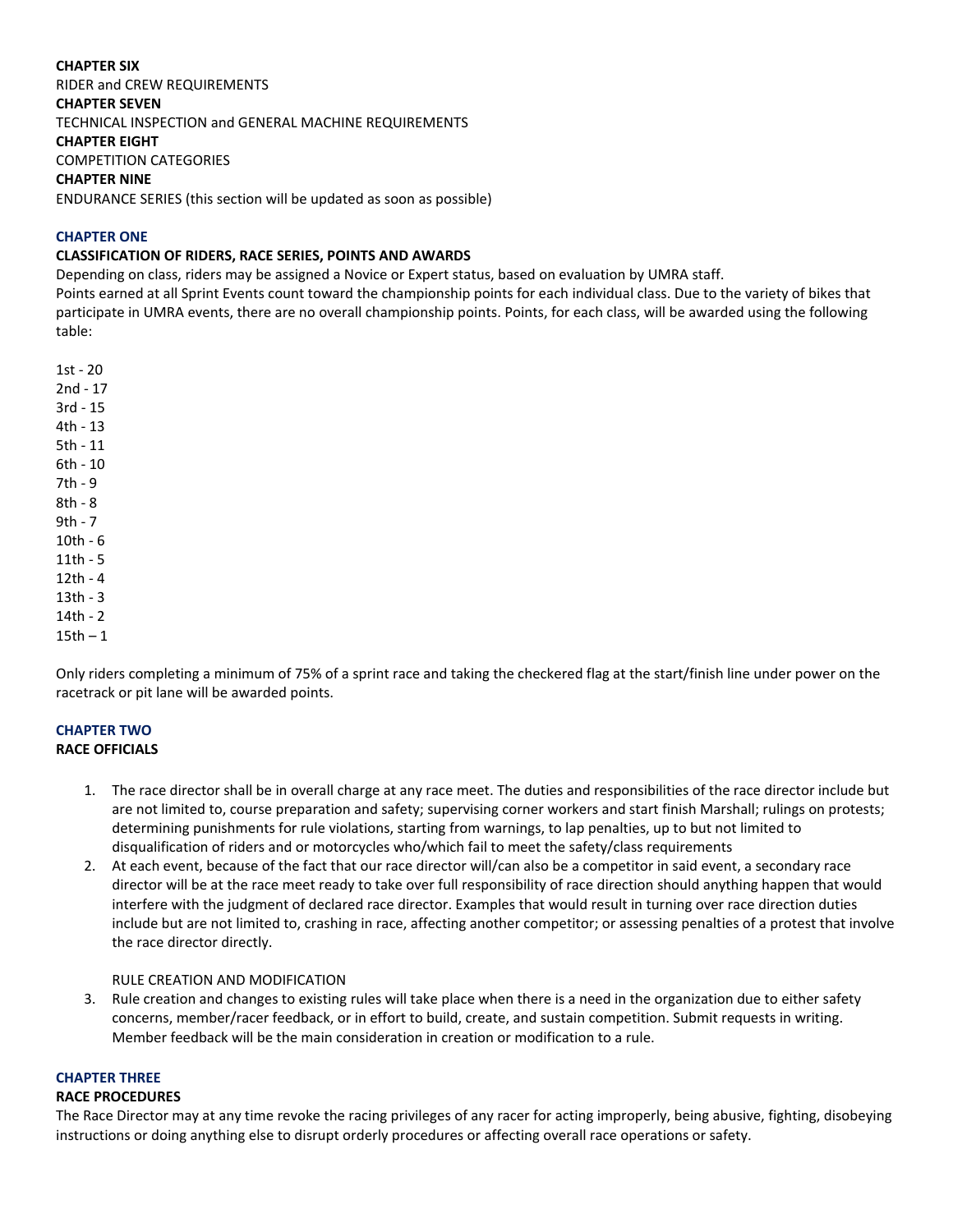- 1. Refunds will only be given as credit for a future round. "Pro class" or any similar style "prize purse" entry cannot be refunded once a racer enters the track for practice. If a racer begins practice but does not compete in any of their scheduled races they may receive a partial credit for their entry fees if they approach staff BEFORE THE BEGINNING OF RACES. Credits will not be issued once races have begun.
- 2. During Sprint Series Rounds, grid positions will be determined by the outcome of the heat event. The grids for the heats will be determined by registration order. If a timing system is available, timed qualifying may be implemented.
- 3. There are two basic procedures used for starting a race: a) A group or groups of machines may be separated on the grid by a multi row break and started simultaneously with one green flag. OR b) A group or groups of machines will be separated into two or more waves (these waves may also contain multi row breaks), these waves will be started with each wave getting a separate green flag. Waves will have a grid marshal with a wave board separating them on the grid. The method of start used will be determined by the Race Director. All riders will be notified at the Riders' Meeting and on the grid sheets which races will contain wave starts.

-Start procedure: Starter holds up a rectangular board. Position 1 means hold- No need to rev, but you should be ready. If you are not ready, put your hand up. Position 2, is flipped over. Revs up. Position 3 is turned to the side- At this point, the starter will raise the green flag at any time. Once there is upward motion of the flag, the race begins.

4. Racers MAY be given a first, second and third call for each class over the track loudspeaker system. It should be noted that this is a courtesy and all racers are responsible for knowing the schedule at each event. UMRA is not responsible for racers missing their race due to no announcement being made. When calls are made, they will most likely be announced using the following: The first call will be made at the beginning of the previous race with the second call at the halfway point of the previous race and the third and final call at the checkered flag of the previous race. Calls may be sped up or lengthened as determined necessary by the officials.

Racers will be instructed to enter the track by the flaggers. All racers will be allowed one warm-up lap. If a racer is not on the track before the 1st rider of the group crosses the half-way point during their warm-up lap, he/she forfeits their warmup lap and must report directly to the grid.

- 5. Crew and family members are prohibited from access to the racing course for any purpose; a violation will result in the disqualification of the racer for that event. Habitual violations will result in a more severe punishment, which will be determined by the Race Director. Riders needing medical attention will be attended to by qualified, official race personnel. Disabled motorcycles may be retrieved ONLY with permission of the Starter and/or Race Director. If available, there will be a designated location for crew and family on the track to operate a pit board and communicate with the rider. There is no radio communications allowed with any rider on track during any race. Communication will be allowed during a practice, however, there can be no communication device on the helmet during the races, no exceptions.
- 6. If a SPRINT race is red flagged after half of the total distance has been run (half way being defined as the entire field on the lead lap has received the half way flags), officials may declare the race completed. In that case, riders shall be scored according to their position on the final lap that was completed by the entire field preceding the red flag. Any rider(s) not running on course at the time of the red flag, as well as any rider(s) deemed by officials to have caused the red flag will not be scored in the final Sprint results. In the event a race has been red flagged, the restarted event may be shortened at the discretion of the Race Director.
- 7. All events will run rain or shine unless the track is impassable or unsafe as determined by race officials. When an event is canceled by UMRA the following may happen: The un-run races, their points and awards may be moved to another event/weekend -and/or- a credit for unused entries will be issued from UMRA for future events.
- 8. Any rider who runs off the track must reenter the course safely and without attempting to cut the course unless instructed to do so by an official or corner worker. If an advantage is gained, a rider will be subject to penalties of a stop and go penalty and/or loss of laps and/or disqualification.
- 9. In a sprint race crash the rider and machine may reenter the race if the machine is deemed safe to race. Flaggers may instruct the rider to enter the pit via a BLACK FLAG if the machine is deemed unfit to continue racing.
- 10. Weaving at any time to break the draft or prevent a pass, or reckless weaving for any purpose, will be penalized by a disqualification or suspension.
- 11. Tear-offs are allowed in all series and must only be removed on straightaways.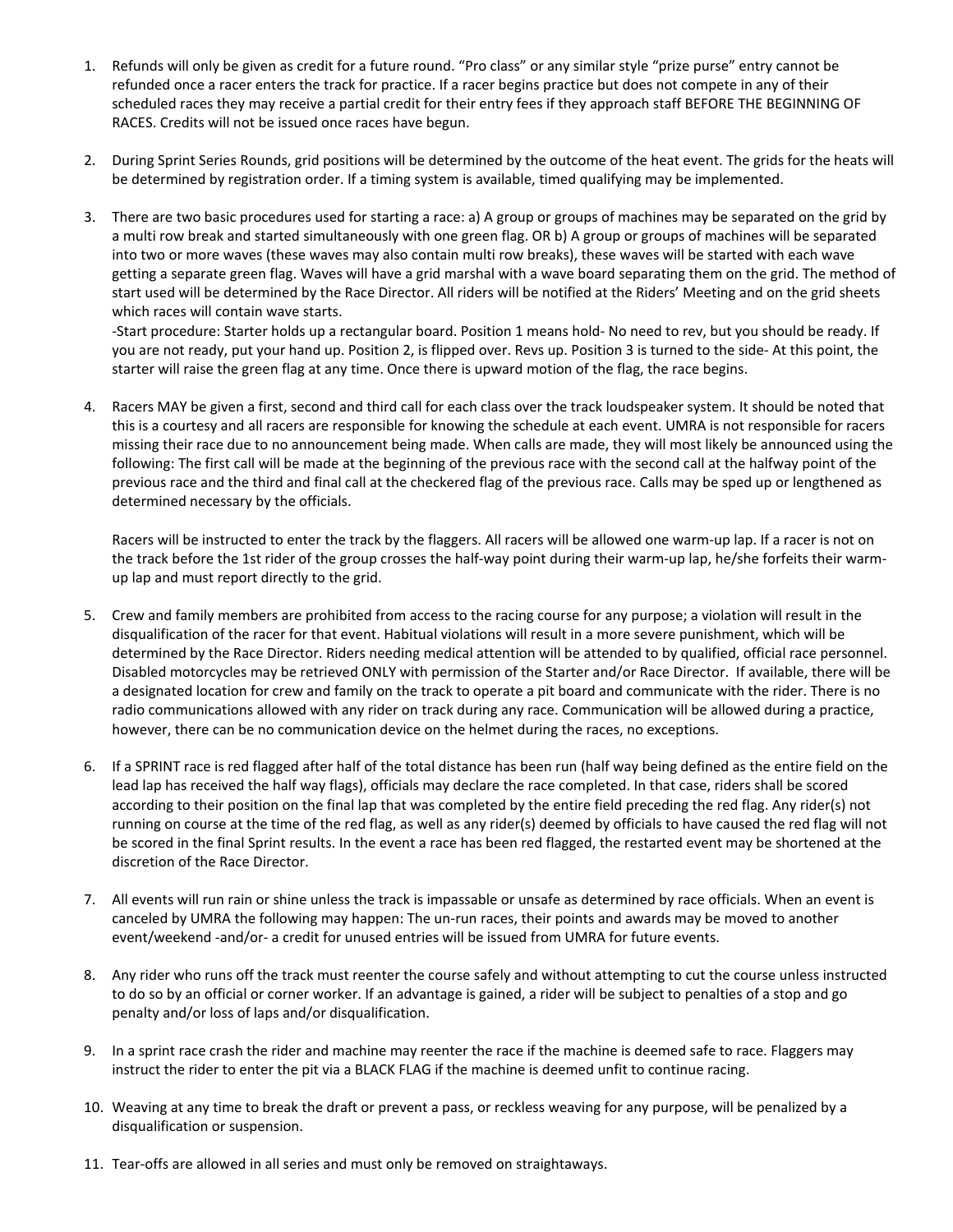- 12. Riders must always follow track direction. Only entering the track at the pit exit/pit out. Riders must not use the pit in/pit entrance road or any other access point to enter the track.
- 13. Any competitor intending to pull off the track must clearly signal their intentions (by raising a hand) and must never cut across the track in front of other riders.
- 14. Responsible riding in the pit, pit area, and track is expected of all riders. If a staff member deems some actions inappropriate (speeding, wheelies, etc), first offense will be a warning.
- 15. It is the responsibility of each competitor to be aware of all information covered by the Rulebook, mid-season updates, as well as information covered at any Rider's Meeting.
- 16. Riders may not protest other riders for infractions listed in Chapter Three, which are enforceable only at the observation and discretion of Race Officials.
- 17. UMRA reserves the right to tear down any machine to check for class compliance. If the machine is found to be in compliance with the class, UMRA will be responsible for any costs incurred. If the machine is found to be non-compliant, the racer will be disqualified for the round and any cost incurred will be the responsibility of the racer.
- 18. UMRA Right of Refusal-UMRA reserves the right to refuse participation in an event to any person for whatever reason it deems appropriate.
- 19. Protests regarding machine legality, grid position, scoring discrepancies must be filed as soon as possible, usually within 30 minutes of competitions completion.
- 20. By attending UMRA events as a rider, pit crew, or spectator, you may be filmed/photographed at UMRA events, and UMRA may use these images for marketing purposes.
- 21. Riders taking action to impede, harass or distract other riders on the track may, along with their Team, be disqualified, fined or suspended. If a rider's actions as outlined above result in the injury of another rider or riders, the guilty rider may be suspended for any time period up to and including for all time, at the discretion of UMRA.
- 22. The speed limit off of the racing surface at all facilities (unless posted lower by the track) is 10 Miles Per Hour. This pertains to all vehicles! This covers the entire Pit, Paddock and access roads etc.
- 23. An AMB transponder is required for all competition with UMRA. They are available to rent on a first come, first serve basis. If you do not have a transponder on your bike during qualifying/heat/main/endurance race, you will receive no points for competition. If you very obviously come in first, second, or third place, you will receive a trophy at Timing's discretion. If it is unclear what position you finished, preference will always go to the competitor with a transponder.

### **CONTINGENCIES**

In the event that a series sponsor requires a decal to be run to qualify for contingency or purse, UMRA reserves the right to apply said decal anywhere on a participant's machine.

### **CHAPTER FOUR**

# **START PROCEDURE & FLAGS**

The starter and/or an UMRA race official will instruct racers in the assembly area to leave pit road, and enter the racing surface. Competitors will take ONE warm-up lap and report directly to their assigned grid position. For track layout where the start/finish line is less than 75% the total track distance from track entrance, competitors will be required to take an additional lap before lining up for race start. It is up to the racer to know their grid position upon entering the track. Grids are posted well in advance, and it is the racer's responsibility to know them. Due to time constraints once the race day starts, if you arrive on the grid and don't know your grid position, you will be gridded at the back at the discretion of race direction.

As long as the first rider of the group has not completed more than  $\frac{1}{2}$  of their warm-up lap, riders in the assembly area may still take ONE warm-up lap as described above.

If the first rider of the group has completed more than  $\frac{1}{2}$  of their warm-up lap, all racers not on the track must report directly to their grid.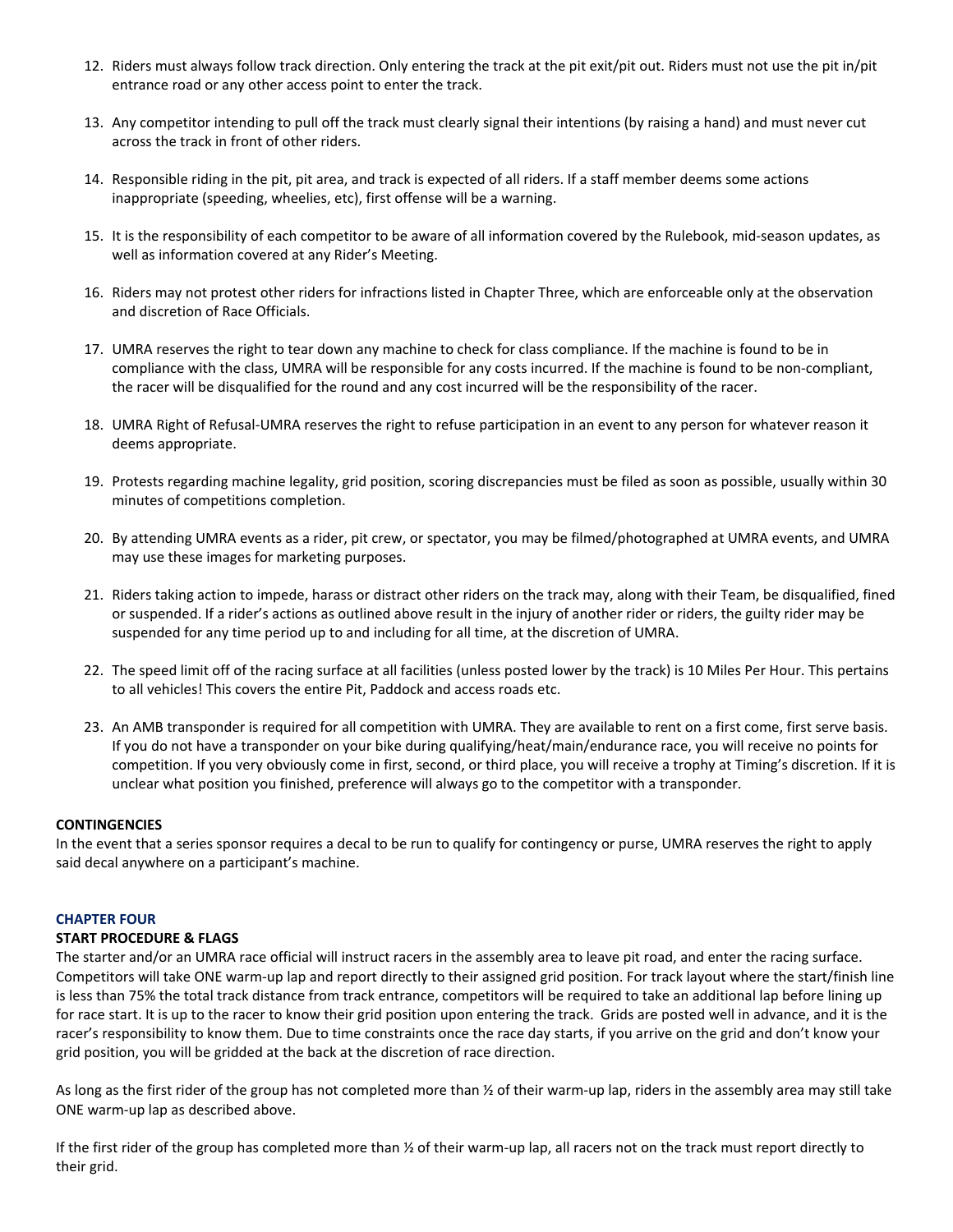NOTE: THE USE OF FLAGS WILL BE DISCUSSED AT THE RIDER'S MEETING FOR EACH EVENT. THE BELOW ONLY SERVES AS A GUIDELINE, AND IS SUPERSEDED BY THE CONTENT OF EACH INDIVIDUAL RIDERS MEETING.

# **FLAGS**

It is the rider's responsibility to know all flagging positions and suggest any changes in position. These suggestions need to be made before racing begins to be considered for that day.

Passing under a red flag or waving yellow will result in lap penalties or disqualification.

### **CHAPTER FIVE**

### **PROTESTS, APPEAL PROCEDURES & PENALTIES**

- 1. Any rider who feels that an illegal machine has been entered in their class and wishes to protest, must submit a statement to that effect to the Race Director within thirty (30) minutes after the results for their class has been posted. Each race result will be time stamped when it is posted. The protest must specify the machine protested and the specific area of protest, and must be submitted within 30 minutes of the time stamped race results.
- 2. Should the protested machine prove to be illegal for the class in which it is being protested, or if the rider refuses teardown (constituting illegality) the rider found illegal will be subject to disciplinary action and responsible for any fee incurred. If the bike is found to be in compliance the rider (or riders) who filed, the protest will be responsible for any fees incurred.
- 3. Protests shall be determined at the event at which they occur, and the decision shall be at the discretion of the Race Director
- 4. When a protest is made, the burden of proof is with the protested rider and/or team. Failure to furnish proof of convincing evidence/witnesses as to the legality of the machine will result in the automatic upholding of the protest.
- 5. If a protest cannot be decided at the time of the event, the awards, points and prizes for that class may be held pursuant to the decision of UMRA.
- 6. Protests can only be made by a rider in the same class, same status, as the protested rider. In an endurance race any team may be protested by another team in the event in the same class. Participants in the protest are limited to 1 designated representative of the protesting rider/team, no more than 2 representatives of the protested rider/team (i.e. the rider and a mechanic) and UMRA Officials. No other rider/team, mechanic, spectator etc. will be allowed input into or viewing of a teardown. When a machine protest is upheld, the protested rider may not lodge a counter-protest, or other protest against any other area or person in his class at that event.
- 7. Unsafe and unsportsmanlike riding techniques should be reported to a UMRA Official. At the discretion of the Race Director, a rider found guilty of unsafe or unsportsmanlike riding techniques will be punished at the discretion of the Race Director.
- 8. The purpose of the rules is to run an orderly, competitive and fair race, emphasizing safety of all involved. The rules are not intended to allow a racer to defeat another with the rulebook, rather than on the track. The rules are not intended to allow one racer to harass another. Protests deemed capricious may be denied. In the event this rule, which states the overall purpose and principles of the UMRA Rulebook somehow is interpreted to conflict with another rule or statement, this rule shall prevail in its literal sense.
- 9. Chapter 3 rules regarding Race Procedures (and certain other rules, as noted in the rule itself as printed in this rulebook) are enforceable by race Officials only and must be observed by Officials and cannot be protested by other riders.

### **PENALTIES**

Penalties are assessed by UMRA Officials for any Rulebook or procedural infractions including but not limited to any of the following: behavior of the rider or his crew, passing under a waving yellow flag, paddock infractions, alcohol or controlled substances, etc. Penalties may range as follows:

a) Loss of event points & purse (if applicable)

- b) Loss of points for the season up to the time of infraction.
- c) Suspension from UMRA Competition

d) Jumping the start: A minimum of two UMRA Officials must call a jumped start. In a heat race a one-lap penalty will be assessed. In a sprint final, or an endurance race, the offending rider or team will be notified via a black flag at start/finish signifying they have been assessed a stop and go penalty. The black flag will be shown until the starter is satisfied the rider has had ample opportunity to see it. This is strictly at the discretion of the starter and is not a protestable issue. Should the offending rider or team fail to comply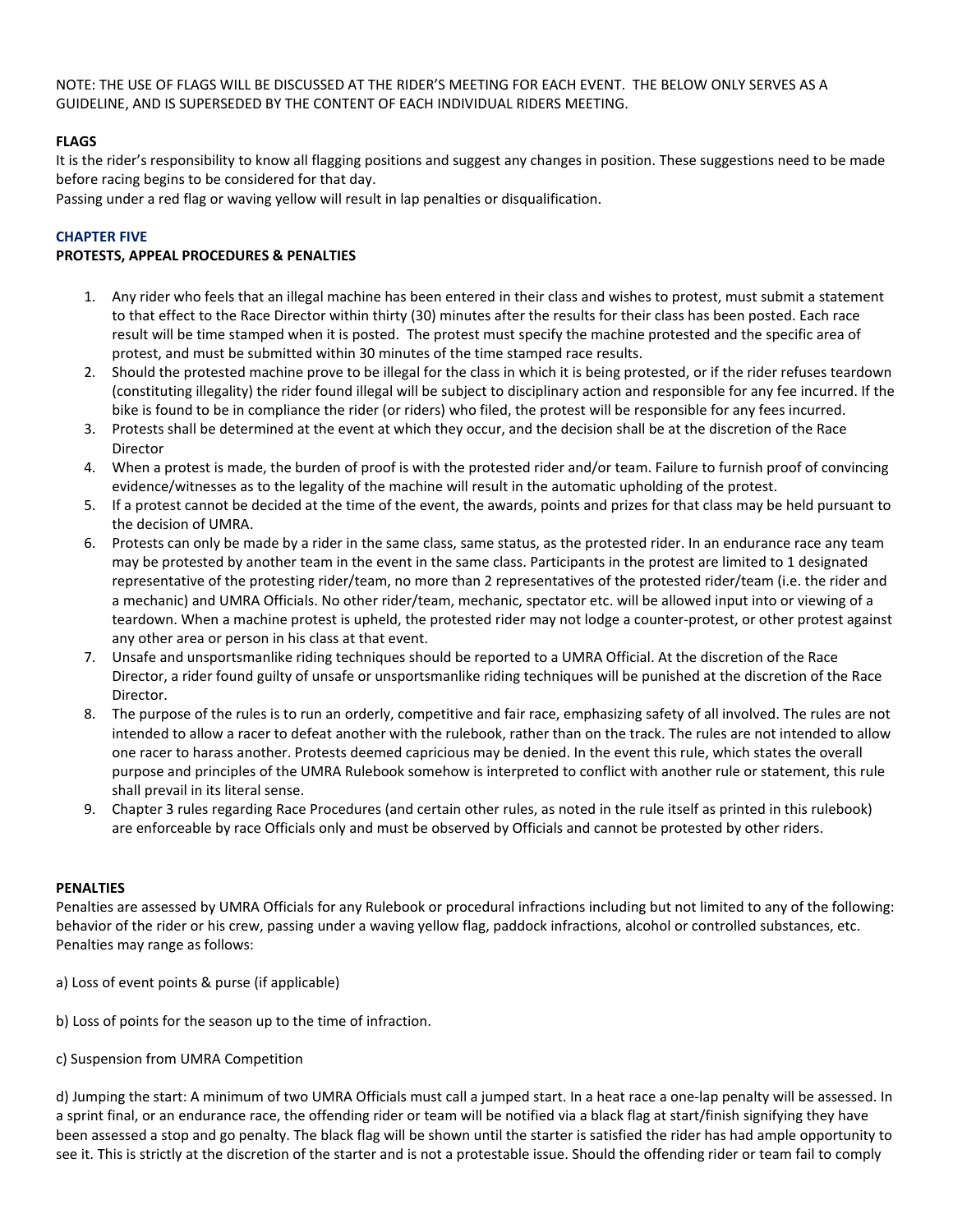with the stop and go penalty within two laps of being notified, the rider or team will be penalized one lap in the final official result. Definition of a jumped start: Any forward movement before or at the time of the green flag that gives an advantage. UMRA Staff will announce at the riders meeting if the track is suitable for a ride through penalty. Not all tracks have accommodations for a ridethrough; in this case, a 10-15 second penalty will be given based on the size of the track and is at the discretion of Race Direction.

g) Passing under a waving yellow: A UMRA Official or corner worker must report a pass for position under a waving yellow. For the first offense, a one lap penalty will be assessed. The no passing for position zone is defined as from the location of the waved flag until past the incident or incidents.

h) Grid Infractions: (including but not limited to: assuming the wrong grid position, etc.) At the discretion of the UMRA Officials the offending rider may be assessed a stop and go, or lap penalty.

i) Pit Stop Infractions: (Endurance Events) At the discretion of the UMRA Officials, a team may be brought into the pits for a stop and go penalty (the length of which will be determined by the severity of the infraction) for any pit stop infractions.

j) Unsafe riding under red flag conditions will be assessed a penalty, and/or disqualified. In an endurance race the offending team will be penalized one lap in the final official result, and/or disqualified. Unsafe riding may include but is not limited to wheelies, riding too fast, passing other riders, and weaving.

### **CHAPTER FIVE**

### **NUMBER REQUIREMENTS**

UMRA competitors must have easily identifiable numbers on their bike. This means one set on the front and one set on each side, easily visible from a distance. The numbers must be visible at speed, from a distance.

Numbers will be assigned to paid UMRA members. Non-member racers will have to alter their number to show distinction between their race number, and current race members. UMRA member numbers take priority.

### **CHAPTER SIX**

### **RIDER and CREW REQUIREMENTS**

All competing riders must meet the following requirements.

- 1. All participants and spectators acknowledge that racing is dangerous and accept the inherent risks, including serious injury or death.
- 2. All riders must evaluate each facility for conditions and other matters related to their individual safety. All entrants and other race personnel must rely on their own judgment and assume all risks of participation in competition or working in competition in any manner. All riders and other participants are strongly urged to carry comprehensive medical insurance to supplement event coverage. Attendance at the Riders' Meeting is MANDATORY.
- 3. Any competitor annoying or harassing an Official, infringing on the rights of other competitors or conducting themselves in any sort of unbecoming manner as determined by UMRA officials may be disqualified or suspended.
- 4. Any rider under the age of 18 may not compete without the duly notarized consent of parents or legal guardian. The notarized consent will be retained by UMRA. In addition, each rider under the age of 18 must have on file with UMRA a minor release form which can be obtained from UMRA. Some facilities may require this form every weekend, the forms will be available at registration.
- 5. Any rider, spectator, pit crew, or worker must have a valid insurance wrist band to be on the premises. These cost \$10 and must be worn at all times while attending UMRA events.
- 6. Any person found consuming or under the influence of a substance that could create an abnormal state of mind shall be removed from and refused admittance to all restricted areas of the event premises at the discretion of the Officials. Any rider under these conditions will be immediately disqualified from the event in progress and is subject to suspension. The Rider is responsible for their crew's actions and will be penalized for their behavior. Drugs are bad, m'kay.
- 7. It is recommended that all competitors display the following information on the base/side of his/her helmet: name, drug allergies and blood type. It is also advisable to carry this information on a small card inside the leathers and add any other pertinent information such as epilepsy, diabetes, current medications and past medical problems.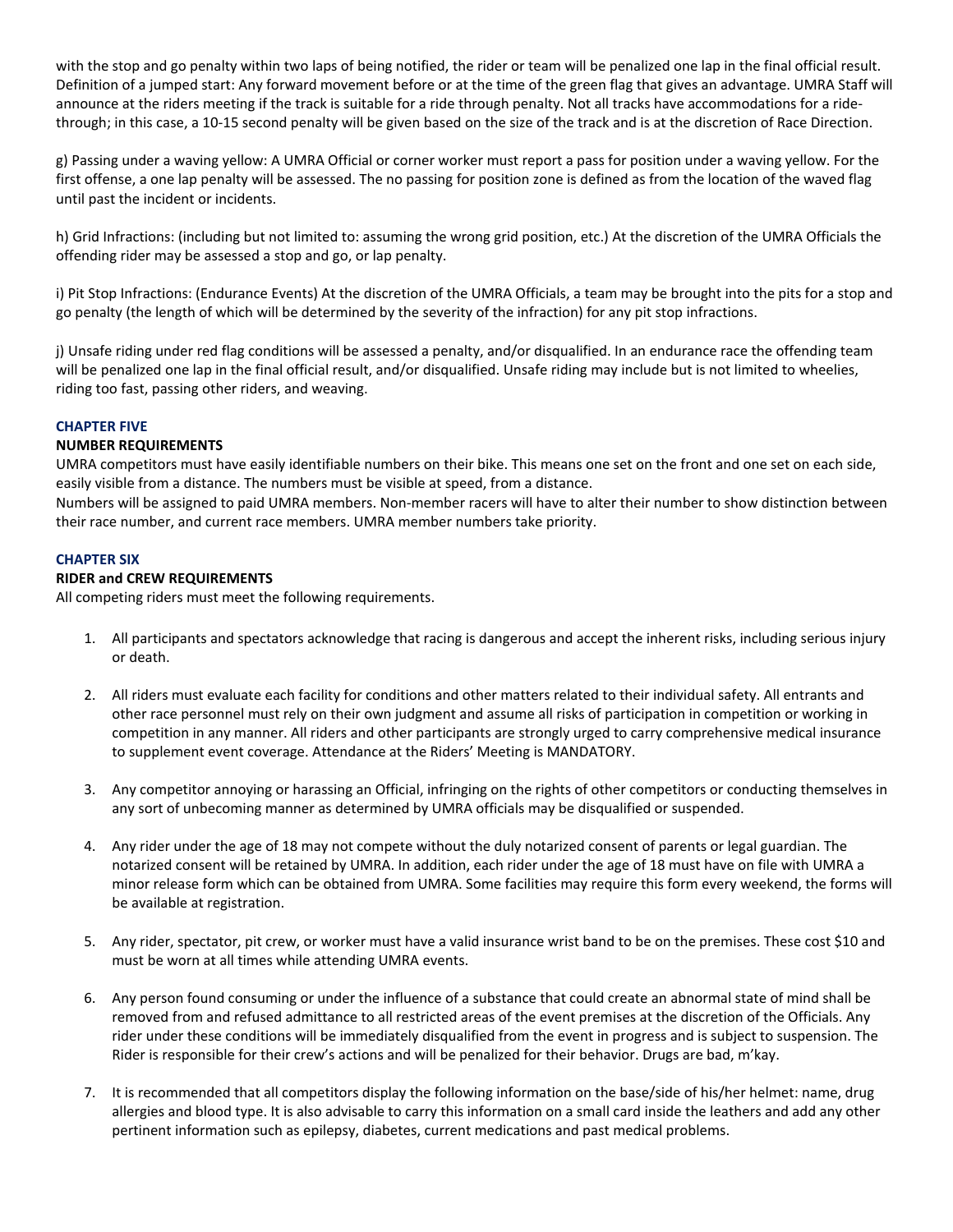8. Riders clothing and protective requirements:

a) All UMRA competitors must wear helmets which have a Snell 2010 approval sticker, or must be ECE approved and must be in good condition (as determined by Tech) and not manufactured more than 5 years prior to the date of the event. Helmets must be taken to Technical Inspection and must display a UMRA Helmet Tech decal prior to being allowed on the track. It is recommended all racers wear a road-specific helmet, and any helmet can be disallowed at Race Direction's discretion.

b) Proper footwear must be worn at all times. Boots must fully protect the ankle and lower shin area. Gloves must be worn, and while leather is preferred, combinations of nylon and leather are acceptable, if leather protects the fingers and palms. Gloves and boots must be of a fit so there is no gap between them and the leathers.

c) Clothing must be primarily of leather. All suits must be a one-piece garment for racing. Separate jackets and trousers are acceptable only if they zip or snap together to make one piece of clothing, pending approval of the Technical Inspector. d) It is required that riders wear back protectors under their leather racing gear unless their racing gear is equipped with a back protector.

e) A rider must bring for Technical Inspection his machine; his helmet; his leathers; his boots; and his gloves. A Tech sticker must be displayed on the machine and rider's helmet.

- 9. It is the responsibility of the competitor to inform UMRA of any medical condition which might be worsened by virtue of participation in a UMRA event. Riders must also inform UMRA of any medical condition that would affect the treatment of them by on site medical personnel (i.e. life threatening allergies etc.)
- 10. All Entries must be signed in ink by the rider prior to Technical Inspection. Under no circumstances may a person other than the rider sign the entry form, unless the rider is a minor. Failure to comply with this regulation may result in the rider being disqualified, or suspended.
- 11. Children under the age of 10 must be attended to at all time by a responsible adult. Pets must be on a leash at all times. Children under 14, unless a participant, and pets are prohibited from the hot-pit lane at all times.
- 12. Alcohol consumption is prohibited while participating in a race event, whether you are riding or working, until you are 100% done touching the bike or on track.
- 13. No one may enter the track without proper credentials, registering, executing a release, and passing UMRA Technical Inspection. Any UMRA rider who rides during any practice session without properly being registered, or rides in an event, for which he/she is not registered, shall be subject to disqualification and/or suspension. Any non-registered person who rides on the track will be ejected from the premises. Any UMRA Licensed rider who permits or allows any person to ride his/her machine in violation of this section shall be subject to disqualification from the event and/or loss of entry fees and any points for the round.
- 14. It is unlawful to physically abuse or threaten any party at any UMRA event. Guilty parties will be prosecuted to the fullest extent of the law. Any UMRA racer or related participant found guilty of abusing another rider/associate will be disqualified from the event, possibly banned for the season/all time, and will be prosecuted to the extent of the law.
- 15. Non-English speaking riders must provide an interpreter.
- 16. UMRA provides excess ONLY type medical insurance coverage for all participants at all UMRA events. There is a deductible assessed per incident. It is the rider's responsibility to supply their own primary medical insurance coverage.

Some facilities have rules and regulations in addition to those listed above. In such cases the track rules must be followed by all.

### **CHAPTER SEVEN**

### **TECHNICAL INSPECTION & GENERAL MACHINE REQUIREMENTS**

Every race bike must be ready to race when it is brought to technical inspection.

1. By participating in the event, the rider implies complete willingness to conform to UMRA rules. Passing Technical Inspection does not give a race bike immunity from protest; if the Technical Inspector does not notice an illegal modification or a failure to conform to UMRA requirements, the rider is still responsible for the race bike meeting UMRA requirements; be it their own or borrowed. The Technical Inspector must inspect and pass every machine before it will be allowed on the track. The Technical Inspector will reject any race bike that does not meet UMRA requirements. UMRA Staff may, at any time, reinspect any race bike and revoke approval if the machine no longer meets UMRA requirements. The Technical Inspector may at his discretion allow a "Temporary Fix" for a particular race weekend. That "temporary fix" must be resolved by the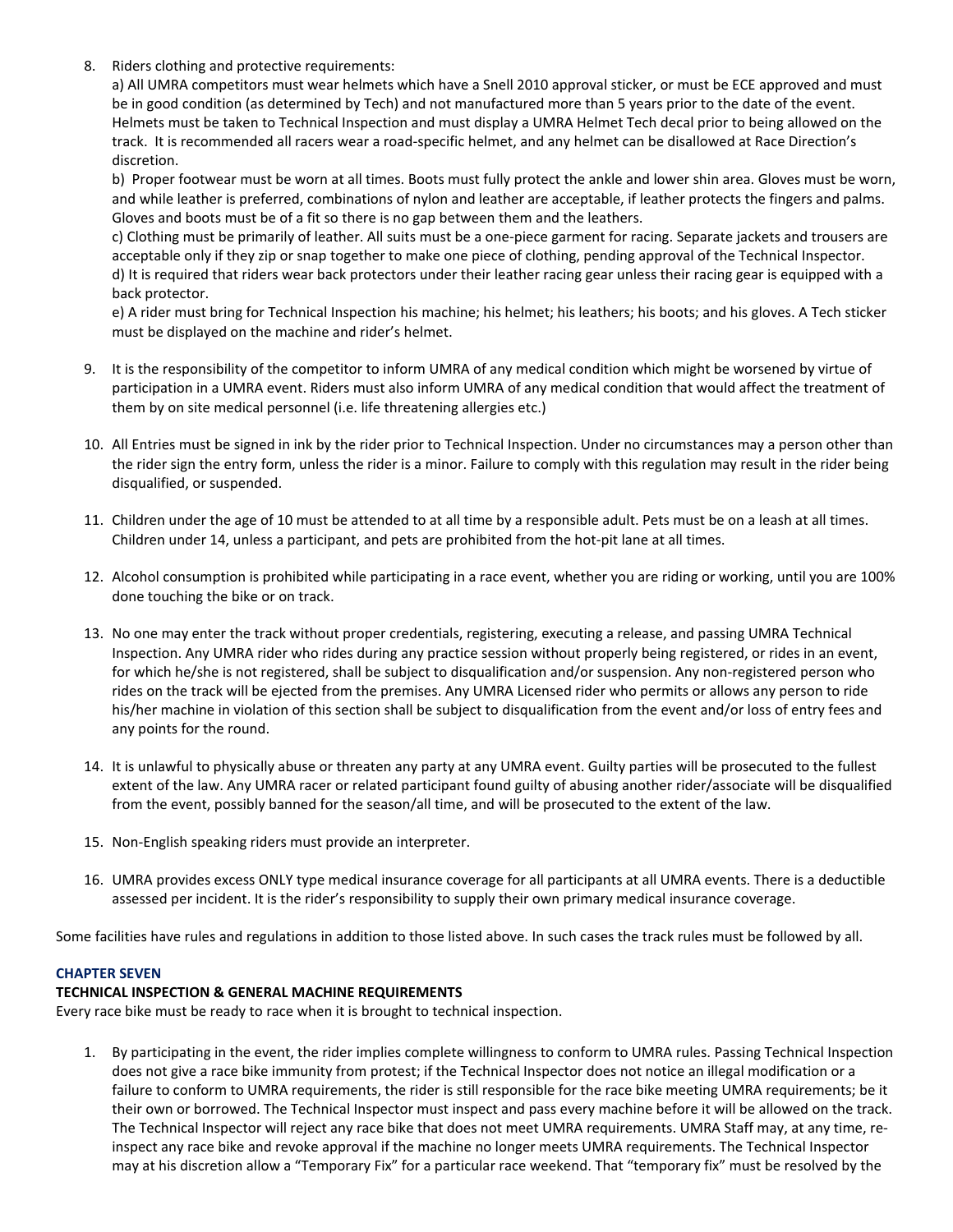next race event. Any rider who takes his or her race bike onto the racecourse when the race bike does not meet UMRA requirements will be assessed a penalty for each infraction. The rider or his crew is required to point out any problems or potential problems with their race bike. A rider or his crew will be allowed to make a safety-related fix at an event in order to participate at that event, provided the fix is not an illegal performance modification (at the discretion of the Chief Technical Inspector for that event).

- 2. All helmets and back protectors must also be brought to tech inspection when you bring your bike. Back protectors are REQUIRED for all UMRA competitors. Your helmet must also be current (manufactured within the last 5 years), in good condition, and certified by either SNELL or ECE.
- 3. All race bikes must meet UMRA requirements. A race bike will not pass Technical Inspection and will not be marked with a Tech Sticker until the race bike is in complete compliance.

a) The following item must be safety wired, or secured in a manner approved by Tech (RTV silicone may be acceptable, ask Staff if you aren't sure):

 Oil Drain Plug & Oil fill cap Radiator Caps Axle Nut Master clip link Any bolt that retains fluid

b) A catch can for overflow is required to be securely fastened on all carbureted bikes. If your radiator does not have an overflow catch, you must also use a catch can for your radiator overflow.

c) Water cooled engines may use plain water, or water with Water Wetter (or similar product, call UMRA for verification) cooling system rust and corrosion inhibitor at 0.5 ounces per quart of plain water concentration, Silkolene Pro CCA (Corrosion Control Additive) and Royal Purple Ice is also allowed. Glycol based antifreezes are prohibited.

d) Only gasoline may be used as a race bike fuel. Nothing may be added to the gasoline except commercially available, approved octane boosters and lubricating oils. No oxygen or nitrogen bearing additives.

e) All race bikes must have an operating and marked engine kill switch on the handlebars. Dead man tethers are allowed and are suggested.

f) All race bikes must have a self-closing throttle and operating front and rear brakes.

g) Kick-start levers are allowed to remain on the machine however they must be secure to keep them from swinging out.

h) Glass and plastic lenses must be taped (headlights, tail lights, turn signals, mirrors)

i) The license plate and bracket(s) must be removed.

j) Items are deemed safe only if secured in a visible, approved manner. Using only aircraft nuts, locknuts, Locktite or similar compound is not acceptable.

k) The machine must be clean.

l) Tires must be in good condition as determined by the technical Inspector. Knobby tires are not permitted, tires must be of street/race style.

m) Clutch and Brake levers must have either at least a 1/2" ball on the end, or a rounded point deemed safe by tech for competition.

n) Handlebar ends must have either: (1) end-plugs; (2) be solid; or (3) stock bar-ends must be retained. Handlebar ends may not be hollow or ground to a sharp edge. Lever guards and "bark buster" guards are also acceptable.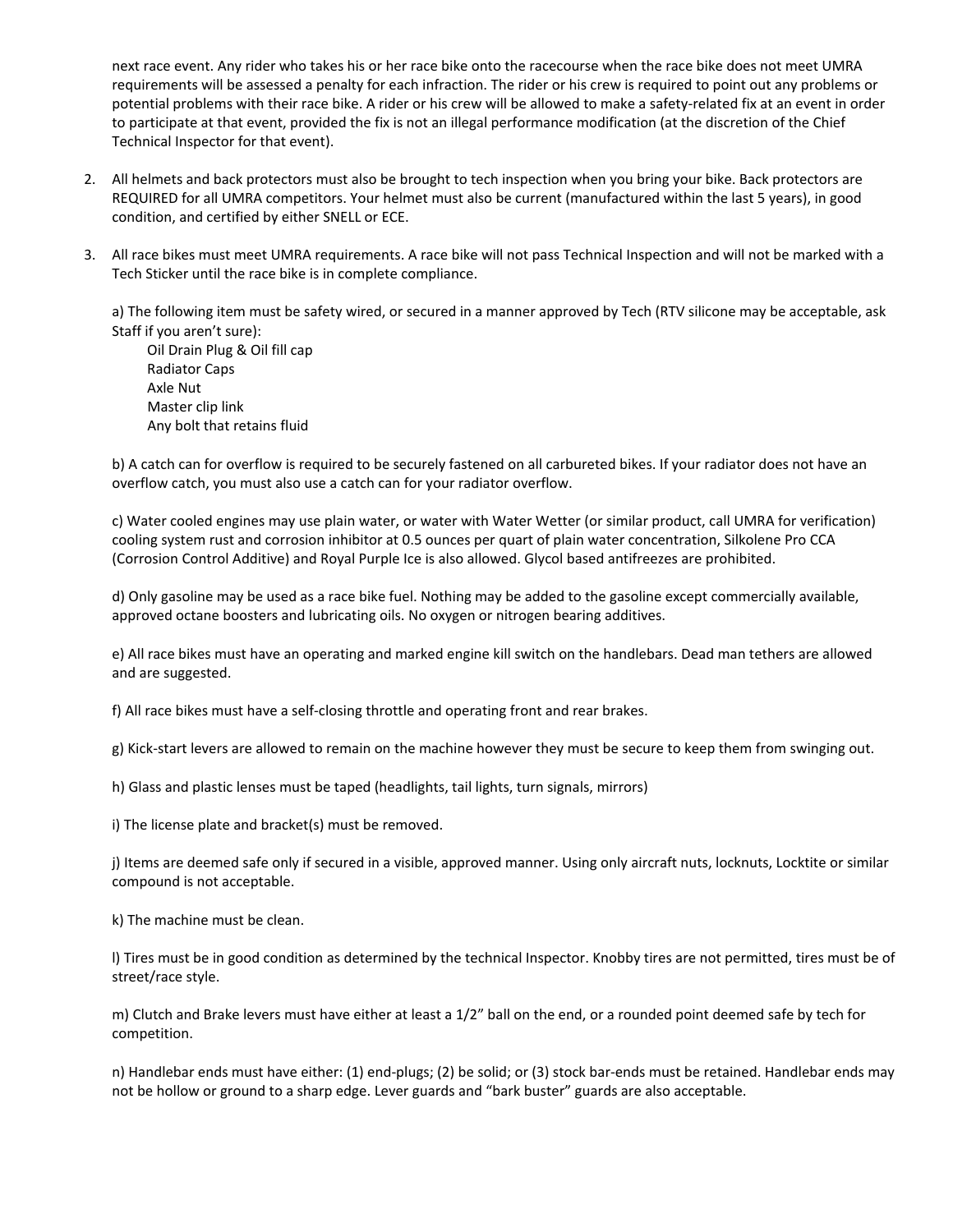#### SAFETY WIRING HINTS

You should always use stainless steel aircraft type safety wire and proper safety wire pliers. Both of these items can be found through many motorcycle part suppliers. Make sure the wire is tight and pulls the bolt/nut clockwise as if it is still tightening. A list on what must be wired is located earlier in this rulebook.

Good luck and remember that you can always ask one of the UMRA Officials to look your machine over at any time to make sure it will pass tech.

# **CHAPTER EIGHT COMPETITION CATEGORIES Intent of Class Rules**

UMRA was built around the popular classes of converted dirt bikes, small displacement street bikes, and older GP chassis bikes. As new bikes emerge, we will continue to adapt our rules with certain Specs for specific bikes to keep competition fair for sprint and endurance races.

**Modern mini GP bikes** such as the **Ohvale and Bucci** will be required to remain STOCK in their USD spec form and will be put into specific classes outside of their spec class. Any mods or engines not considered 2022 USD spec will move them up at least one class.

**Pocket Bikes** We do not run pocket bikes of any sort.

**Unclassified Bikes**: Any bike not listed will be allowed in a class on a trial basis but may be moved and points forfeited.

**Combined Races:** If three (3) or more do not show up you may be combined with another class at race director's discretion.

**BEGINNER:** This class is intended to introduce new riders into racing and help them develop track etiquette and race technique before they graduate into championship classes. Riders are allowed to remain in the class for up to a half season but do not compete for championship points. Race director has the ability to move riders out of this class at any time if he/she feels that there is an unfair advantage. *Bikes allowed:* Any motorcycle, GP or Motard frame, max displacement of 65cc (2 Stroke), or 150cc (air cooled 4 stroke).

**50 cup** *Bikes allowed: Stock* CRF50 and TTR50 only. No engine mods or knobby tires allowed. Springs and controls may be changed only. Up to 10 years old.

**Crazy 88's:** *Bikes allowed:* Modified CRF50 and TTR50. Up to 88cc engine displacement allowed. Manual clutch kit allowed. NOT PERMITTED FOR THIS CLASS: Stroker cranks. Any displacement over 88cc. 4-5-6 speed transmission (must be kept to 3 speed transmission). Stock frame, stock fork tubes, stock wheel size, stock swingarm must be retained. Up to 10 years old.

**Spec 50GP:** *Bikes allowed:* Honda NSR50, everything must remain stock, Yamaha YSR50, aftermarket carbs & exhaust are allowed. Suspension springs may be replaced but the internals must remain stock. Controls such as pegs, rear sets, throttle tubes, ect. May also be changed. Bodywork and gearing may also be changed.

**Formula 5 Expert and Amateur** (*Bikes intended: 100-125 Aircooled converted dirtbikes, GROMS/Z125, modified NSR50, NSF100)* Max displacement of 63.9cc (2 Stroke) & 128cc (air cooled 4 Stroke). Engine mods are allowed. May run combined, split wave, or separate. \*Ohvale/Bucci 110 Allowed in stock form

**65 GP:** (*Bikes intended: 65 air cooled 2 strokes, air cooled converted dirtbikes up to 156cc)* GP or Motard frames, max displacement of 65cc (2 Stroke) & 156cc (air cooled 4 Stroke)

**65GP Vet 30:** *Bikes allowed:* (*Bikes intended: 65 air cooled 2 strokes, air cooled converted dirtbikes up to 156cc)* GP or Motard frames, max displacement of 65cc (2 Stroke) & 156cc (air cooled 4 Stroke) Must be at least 30 years old by December 31st of this race year. (runs at the same time as Supermini Vet)

**Super Street 125:** *Bike allowed:* Any STREET LEGAL Four Stroke 125. Max displacement 128cc. Grom, Z125 Pro, etc. Bike must have come street legal from the factory to be eligible. Stock bore/stroke, head, cylinder, valvesm, fork tubes, swingarm, frame, master cylinder, calipers, and rotors. No forced induction allowed. ECU, cam, exhaust, shock, and fork internals may be changed.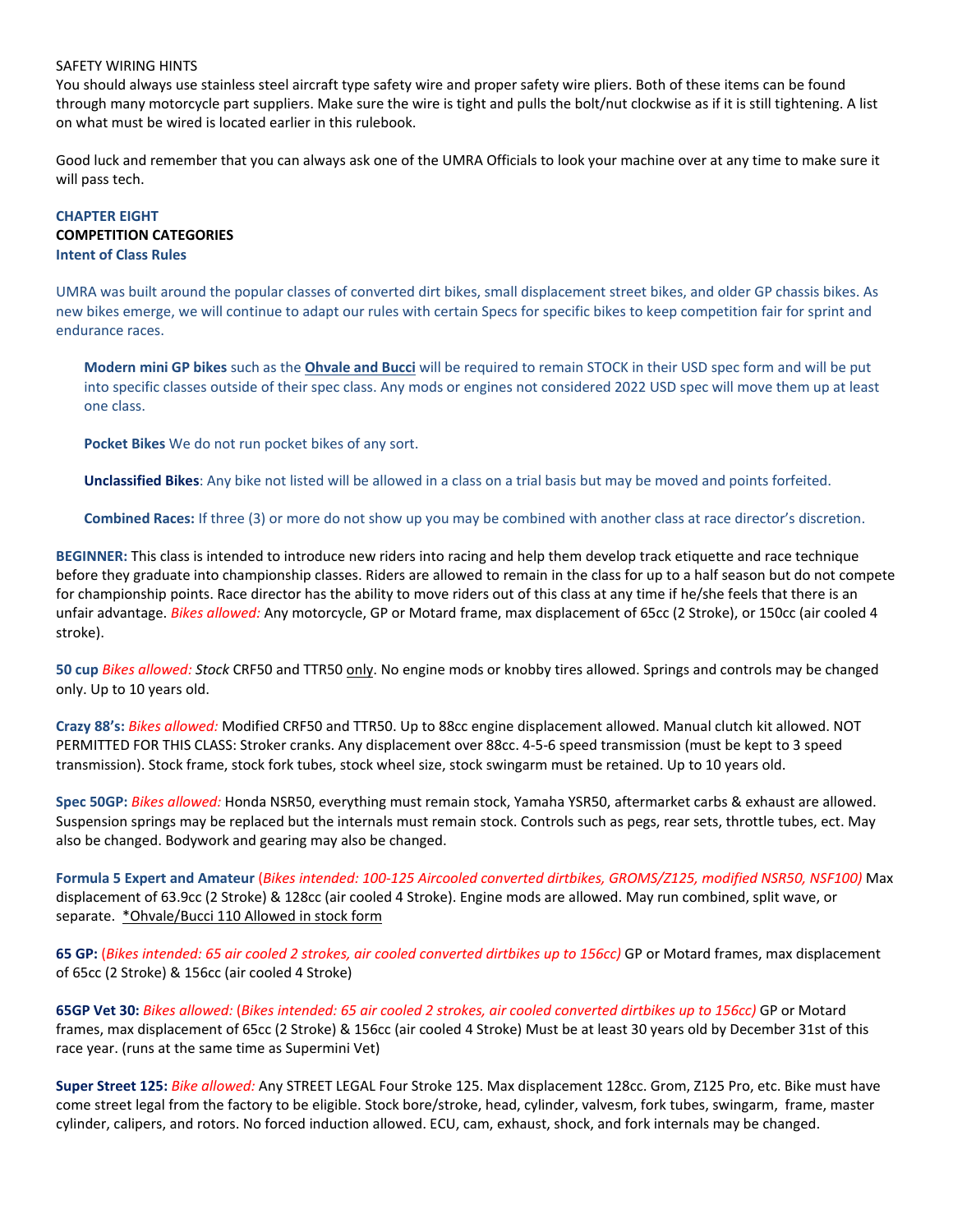**Super Mini:** *Bikes allowed:* GP & Motard frame, max displacement of 112cc (2 Stroke) & up to 150cc (4 Stroke). Unlimited engine mods allowed. \*Ohvale/Bucci 160 Allowed in stock form

**Super Mini Vet 30:** *Bikes allowed:* GP & Motard frame 85-112cc (2 Stroke) & up to 150cc (4 Stroke). Unlimited engine mods allowed. Must be at least 30 years old by December 31st of this race year. (runs at the same time as 65GP Vet)

**Super Heavyweight:** *Bikes allowed:* Street/GP/Dirt, displacement of 125-250cc (2 Stroke) & 150cc-450cc (4 Stroke). Unlimited engine mods allowed. \*Ohvale/Bucci 190 Allowed in stock form

**MINI GP Cup Classes - All bikes must be STOCK USD Spec for that bike. Ohvale or Bucci only. NO engine swaps, mods, etc. Please ask if you are unsure about your engine.** Only jetting, gearing, and adjustments to stock spec suspension allowed.

- 110 and 160 will run together in separate waves.
- Three (3) or more 190's show and we will make room for them in the schedule.

**Stock Moto 100/125** - ONLY the following bikes are allowed in their STOCK unaltered form (including foot peg location) unless noted. No slicks. May change bars, fork oil, springs, gearing.

- CRF100 16" front wheel allowed.
- TTR125, KLX125, DRZ 125 16/19" big wheel versions only
- Grom/Z125 Bone stock. May tape or remove lights and other street requirements.
- KLX/DRZ 110 May run 12" wheels.

### **CHAPTER NINE ENDURANCE SERIES**

This section is to be considered an amendment to the UMRA Rule Book. All rules found in the rule book apply to the endurance race. In the event a conflict occurs between normal sprint race conditions and the endurance race rules listed here, the endurance race rules prevail. These rules are created to ensure a safe and fair competition. UMRA Race Direction reserves the final say in any rules, penalties, or necessary action.

All racers, pit crew, and supporting guests are responsible for familiarity with these rules. Any racer, pit crew, or supporting guest (henceforth referred to as "Your Team") found in violation of the published rules will incur the same warnings and penalties.

### **CLASSES**

Teams registering for an endurance event must be on a machine that fits within the following classes:

**Lightweight Stock Endurance - (Stock Moto or Spec 50 GP bikes and rules)** - ONLY the following bikes are allowed in their STOCK unaltered form (including foot peg location) unless noted. May change bars, fork oil, springs, gearing. CRF100 - 16" front wheel allowed. TTR125, KLX125, DRZ 125 - 16/19" big wheel versions only Grom/Z125 - Bone stock. May tape or remove lights and other street requirements. KLX/DRZ 110 - May run 12" wheels. Stock NSR50. Stock Kymco 125.

**Middleweight Endurance -** (*Bikes intended: 100-125 Aircooled converted dirtbikes, GROMS/Z125, modified NSR50, NSF100)* Max displacement of 63.9cc (2 Stroke) & 128cc (air cooled 4 Stroke). Engine mods are allowed. \*Ohvale/Bucci 110 Allowed in stock / unaltered form

**Heavyweight Endurance -** GP or Motard frames, max displacement of 65cc (2 Stroke) & 158cc (air cooled 4 Stroke) or \*Ohvale/Bucci 160 Allowed in stock / unaltered form

**85/150 Stock Endurance -** GP or Motard frames, max displacement of 85cc (2 Stroke), 150cc (water cooled 4 Stroke) and 230cc (air cooled 4 stroke)

We offer the option to add additional classes if there are three or more teams to registered to compete in that class. For example, if you are able to field three teams to compete in a class, which is not listed above, we will add that class. Please note that the machines in the proposed additional class must fit within the performance range of the NSR50 at the low end, and a 65cc two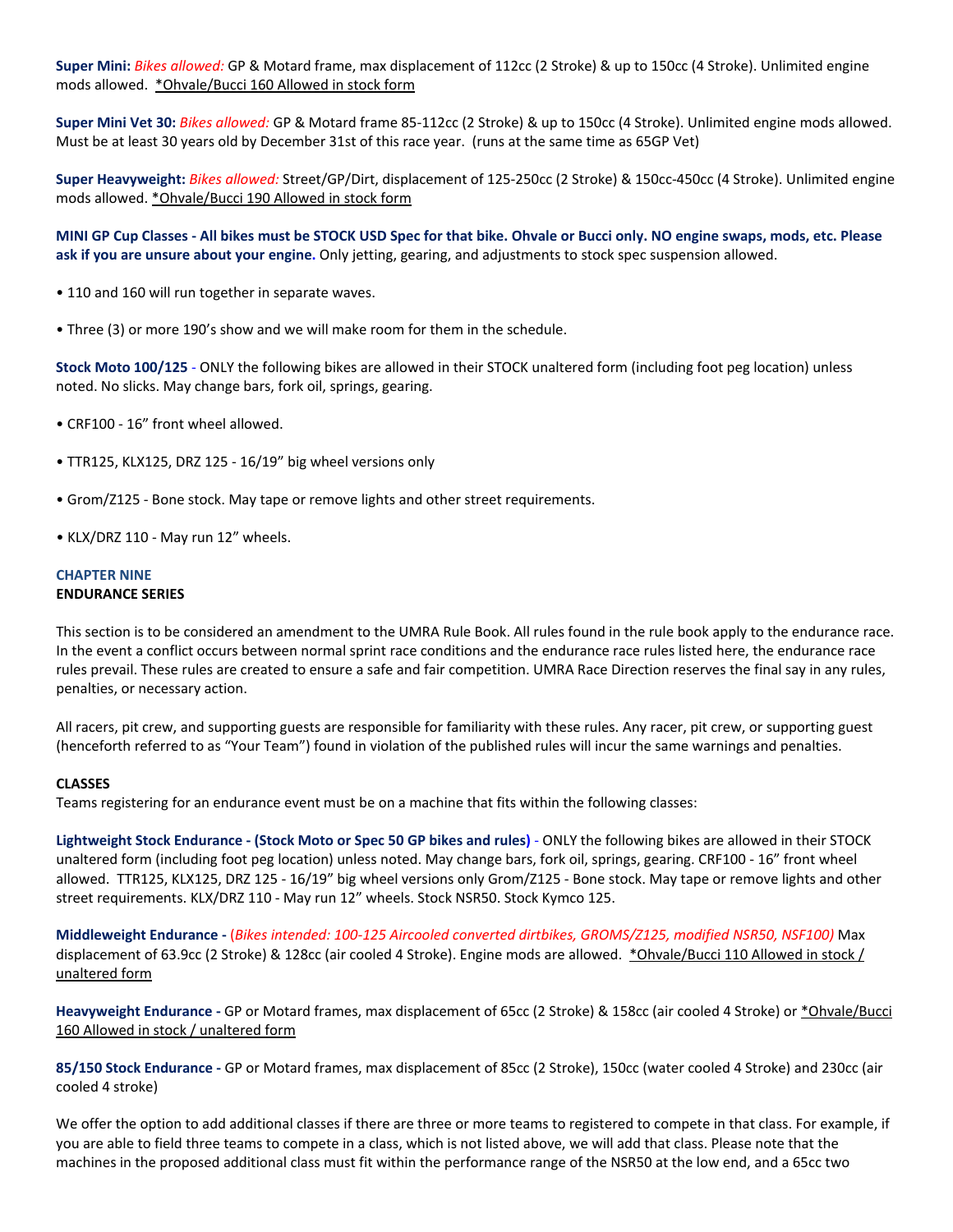stroke/128cc Four stroke at the high end. No CRF50's (or equivalent machines). The goal of this is to limit closing speeds to a safe level. If your team wishes to add an additional class, but by the registration deadline there are not 3 teams registered, you will be bumped up into the nearest performing class.

The deadline for adding new classes is two weeks before the event

# **Registration**

24 Hour Registration: Registration will be limited to the first 30 teams signed up. In order to register your team, a minimum of 4 paid racers must be signed up. Registration cost is \$120 per racer. Team Captain must also be designated at this time, all communication with UMRA staff will go through the Team Captain.

All Endurance Series Events: Transponders will be required for endurance races. Transponders are available to rent. If you are bringing your own transponder, you are required to register the transponder with UMRA staff by the close of registration (before race day) and you are responsible for making sure your transponder is charged and in good working order. UMRA will not issue refunds in the event your personal transponder malfunctions, though we will offer the option to rent mid-race (previously recorded laps will add to your team's count but no laps will be honored that were not recorded).

24 Only: The option to add additional classes expires at Noon two weeks before the race. If there are not enough teams to add the class, your team captain will be informed of the class your team will race in no later than 5pm on that day.

We will offer a wait list if the maximum number of teams has been reached. This maximum may vary by track and event. The Team Captain may submit his or her team for the wait list.

24 Only: There is a maximum number of 10 riders per team. The minimum number of riders required is 4. There is no limit on pit crew. Your team captain can submit roster changes as many times as necessary up until the registration deadline, but there must be a minimum of 4 riders registered at any given time to keep your position.

Other Endurance: There is no team minimum or maximum. You are encouraged to utilize a pit crew for all endurance racing.

All Endurance Racing: Selection of pit spot will be determined by registration order.

# **Rules specific to endurance races (pit limits, crashing, etc).**

Regarding all rules, whether specifically mentioned or implied, any penalties are at the discretion of race management. UMRA staff will issue a warning for the first offense, and the next offense will be met with lap penalties. It is impossible to foresee every circumstance that may occur during a race, judgment will be made in the interest of safety and fairness. Race direction reserves the right to issue any penalties (with or without warning), including lap penalties but up to disqualification from the race depending on the severity of the infraction. Be advised that any lap penalties issued will be significant, especially if a warning for the same offense was issued.

### **Pit rules:**

Your team is responsible for the behavior of any racer, pit crew, or guest supporting your team. Any behavior deemed by staff to be unsafe, unsportsmanlike, or inappropriate will assess a penalty to your team. For the purpose of these rules, all of the above involved parties will be referred to as "Your Team", or "team members".

If your team is found to impede race traffic in any way, whether it is on track or in the pit, your team will be penalized. The pit lane is reserved for race traffic only. It is not to be used as a sidewalk or social area. Extreme caution must be exercised when crossing the pit lane for any reason.

Speed limit in the pit is 5 MPH. First infraction will be met with a warning. Additional infractions will be assessed a 5 lap penalty. It is impossible for UMRA staff to catch every infraction; it is the intention of this rule for the pit to be self-policed. If you feel as though another team is guilty of unsafe speed in the pit, inform a staff member. An infraction must be witnessed by staff for a warning or penalty to be applied. Video evidence will be sufficient proof in lieu of a staff member witnessing it.

There will be a designated area in which your team can communicate with the rider on track. Any team found communicating with their rider outside of the designated area will be assessed a penalty.

No team member is permitted on track under any circumstances. Only active racers are allowed on track. Alcohol consumption and smoking are not permitted in the pit area for safety reasons. Any team member who has contact with the bike is not permitted to consume alcohol or other impairing substances until they have retired from the race. Smoking is permitted